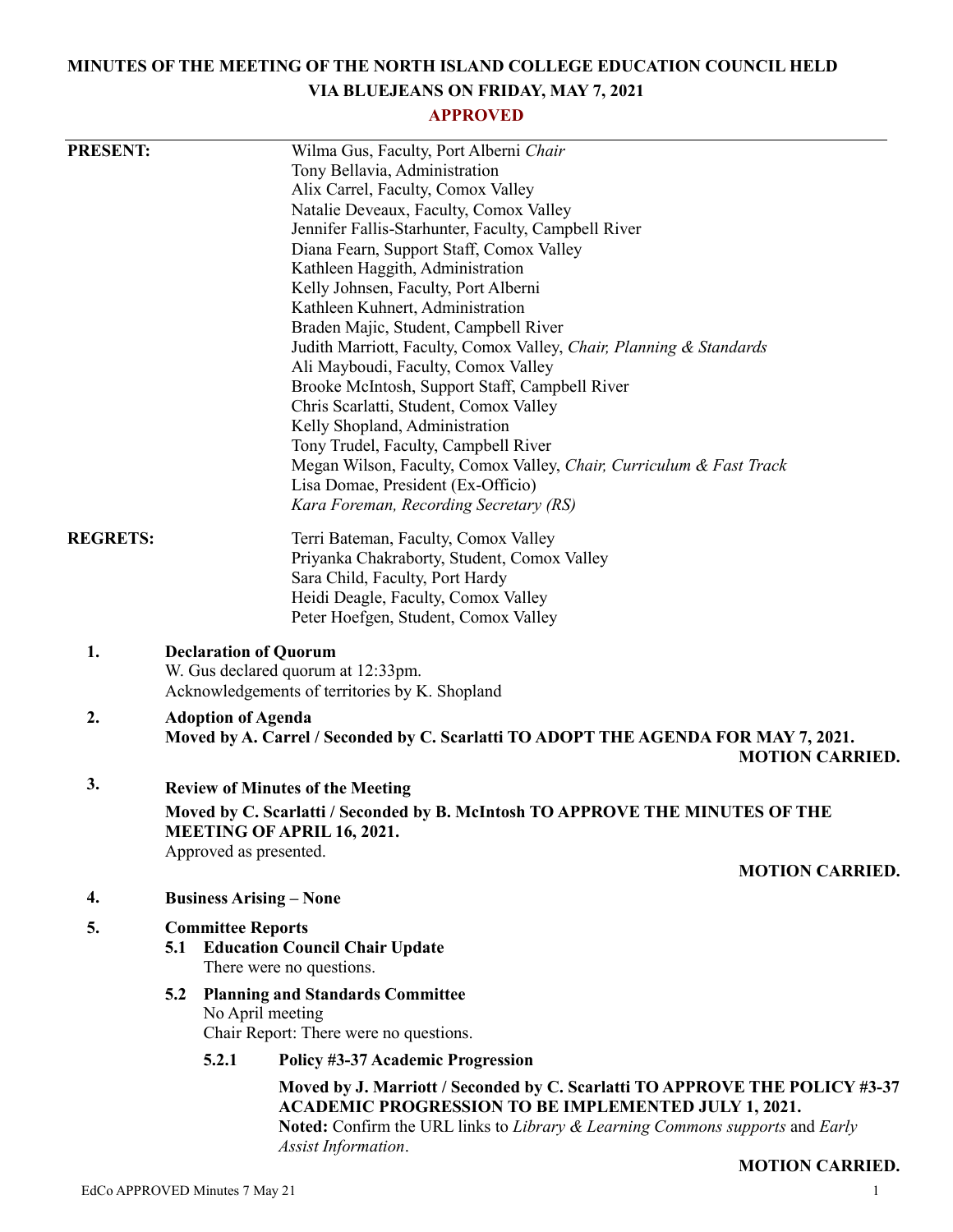#### **5.3 Curriculum Committee**

Minutes of April 23, 2021

|                                    | <b>Trades &amp; Technical Programs</b>                                                                                             |  |  |  |  |
|------------------------------------|------------------------------------------------------------------------------------------------------------------------------------|--|--|--|--|
| 5.3.1                              | New Course - WXT 110 Trades Internship                                                                                             |  |  |  |  |
|                                    | Moved by M. Wilson / Seconded by C. Scarlatti TO APPROVE THE NEW<br><b>COURSE.</b>                                                 |  |  |  |  |
|                                    | <b>EFFECTIVE/START DATE: FA 2021</b>                                                                                               |  |  |  |  |
|                                    | <b>No Revisions</b>                                                                                                                |  |  |  |  |
|                                    | <b>MOTION CARRIED.</b>                                                                                                             |  |  |  |  |
| <b>Health &amp; Human Services</b> |                                                                                                                                    |  |  |  |  |
| 5.3.2                              | <b>Program Revision - Bachelor of Science, Nursing</b>                                                                             |  |  |  |  |
|                                    | Moved by M. Wilson / Seconded by C. Scarlatti TO APPROVE THE PROGRAM<br><b>REVISION.</b>                                           |  |  |  |  |
|                                    | <b>EFFECTIVE/START DATE: FA 2022</b>                                                                                               |  |  |  |  |
|                                    | <b>No Revisions</b>                                                                                                                |  |  |  |  |
|                                    | <b>MOTION CARRIED.</b>                                                                                                             |  |  |  |  |
|                                    | Items $5.3.3 - 5.3.17$ were taken together.                                                                                        |  |  |  |  |
| 5.3.3                              | Course Deactivation - NUR 105 Health and Healing I: Living Health                                                                  |  |  |  |  |
| 5.3.4                              | New Course – NUR 108 Health and Healing I: Living Health                                                                           |  |  |  |  |
| 5.3.5                              | <b>New Course - NUR 109 Nursing Learning Centre I</b>                                                                              |  |  |  |  |
| 5.3.6                              | Course Deactivation - NUR 115 Health and Healing II: Health Indicators                                                             |  |  |  |  |
| 5.3.7<br>5.3.8                     | New Course - NUR 118 Health and Healing II: Health Indicators                                                                      |  |  |  |  |
| 5.3.9                              | New Course - NUR 119 Nursing Learning Centre II<br>Course Deactivation - NUR 206 Health and Healing III: Health Challenges/Healing |  |  |  |  |
|                                    | <b>Initiatives</b>                                                                                                                 |  |  |  |  |
| 5.3.10                             | New Course - NUR 207 Health and Healing III: Health Challenges and Healing                                                         |  |  |  |  |
| 5.3.11                             | <b>Initiatives</b><br><b>New Course – NUR 209 Nursing Learning Centre III</b>                                                      |  |  |  |  |
| 5.3.12                             | Course Deactivation - NUR 216 Health and Healing IV: Health Challenges/Healing                                                     |  |  |  |  |
|                                    | <b>Initiatives</b>                                                                                                                 |  |  |  |  |
| 5.3.13                             | New Course - NUR 217 Health and Healing IV: Health Challenges/Healing                                                              |  |  |  |  |
|                                    | <b>Initiatives</b>                                                                                                                 |  |  |  |  |
| 5.3.14                             | New Course - NUR 219 Nursing Learning Centre IV                                                                                    |  |  |  |  |
| 5.3.15                             | <b>Course Deactivation – NUR 306 Health and Healing V: Complex Health</b>                                                          |  |  |  |  |
|                                    | <b>Challenges/Healing Initiatives</b>                                                                                              |  |  |  |  |
| 5.3.16                             | New Course - NUR 308 Health and Healing V: Complex Health Challenges/Healing                                                       |  |  |  |  |
| 5.3.17                             | <b>Initiatives</b><br><b>New Course – NUR 309 Nursing Learning Center V</b>                                                        |  |  |  |  |
|                                    |                                                                                                                                    |  |  |  |  |
|                                    | Moved by M. Wilson / Seconded by C. Scarlatti TO APPROVE THE COURSE<br><b>DEACTIVATIONS AND NEW COURSES.</b>                       |  |  |  |  |
|                                    |                                                                                                                                    |  |  |  |  |
|                                    | <b>EFFECTIVE/START DATE: FA 2022</b>                                                                                               |  |  |  |  |
|                                    | <b>No Revisions</b>                                                                                                                |  |  |  |  |

**MOTION CARRIED.**

## **6. New Business**

6.1 Draft of the [BUILD 2026](https://engage.nic.bc.ca/) strategic plan *(L. Domae)*

• The president provided an update to the BUILD 2026 strategic plan which will go to the Board of Governors for approval in May or June. She has consulted widely with the college community and external partners and has received extensive and valuable feedback on the plan. Implementation is expected to begin over the summer.